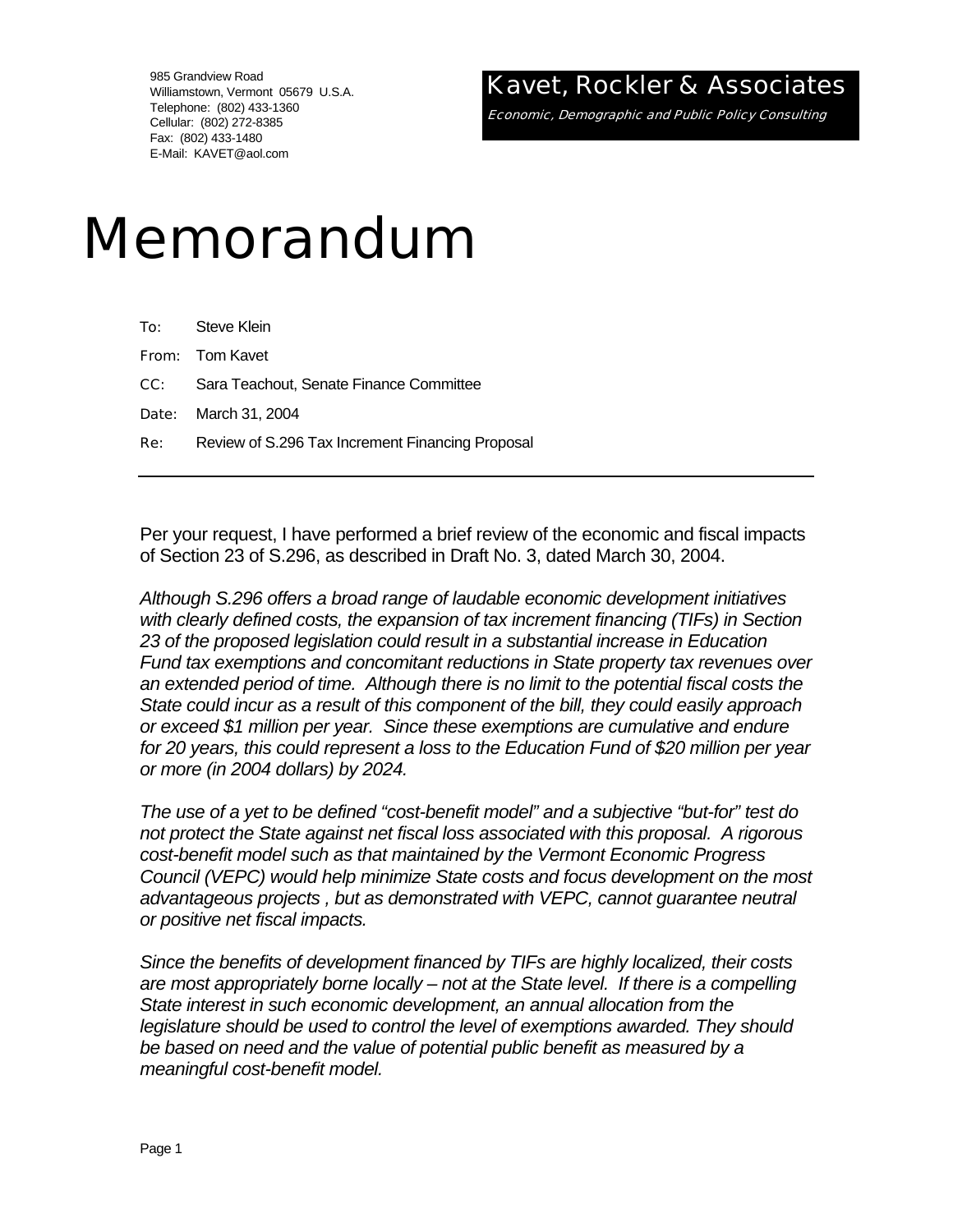### BACKGROUND

Tax increment financing – the use of additional property and other tax revenues generated by new or re-development to finance public improvements to an area was developed as a mechanism for stimulating economic re-development in post WWII slums and other economically distressed urban (primarily) geographic areas. TIFs were designed to attract private investment to blighted areas that would otherwise not be likely to attract any development activity.

The public good accomplished by this tax expenditure is essentially locational: It encourages economic development in a geographic area in which it might otherwise not occur (such as in a brownfield, economically depressed downtown area, toxic waste site, etc.) or, to a lesser extent, of a type that might not otherwise occur (such as the development of affordable housing or historic building preservation).

Some TIFs involve local tax jurisdictions subsidizing developments with local tax revenues. Others, however, extend to broader taxing jurisdictions, such as the state, to shoulder some or all of the costs of financing public infrastructure and/or development in a locale, by directing state property, sales or other tax revenues to the TIF locale.

It is important to note that although a TIF can represent a net fiscal gain to a given locale (assuming "but for" the TIF, no development would otherwise occur in the locale), rarely does it represent anything but a net fiscal cost to the State. In this way, TIFs are not generally analogous to Vermont Economic Progress Council (VEPC) EATI development subsidies.

Only with TIFs approved by the Vermont Economic Progress Council as a part of a an EATI application subjected to VEPC standards, can there be some chance that a TIF does not represent a net fiscal cost to the state.

Assuming planned development occurs in the TIF, the cost of a TIF involving foregone state tax revenues is primarily borne by taxpayers outside of the TIF area. There must, thus, be a public benefit to these taxpayers that offsets the costs to them. Such benefits may include:

- Encouragement of desired settlement and development patterns (reduced sprawl, concentrated downtown development, preservation of open lands, historic preservation, etc.),
- Economic assistance to a distressed area (enhancement of its property tax base, expanded employment opportunities in the area, etc.), and/or
- Economic assistance to distressed individuals (through affordable housing, local job opportunities, enhanced local property values, etc.).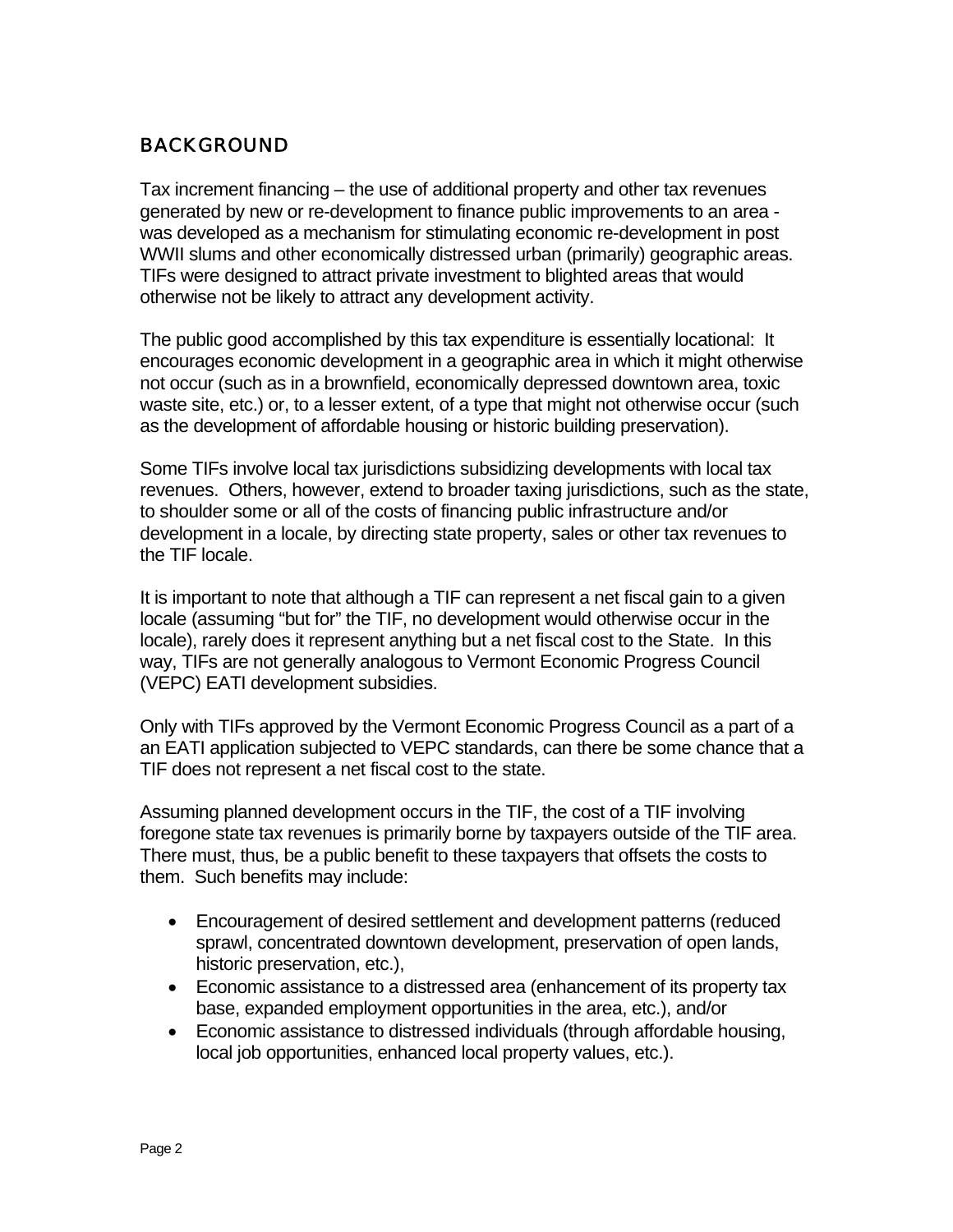Without strict guidelines regulating their use, most TIFs simply shift the tax burden of local public capital expenditures from taxpayers in selected TIF areas to those in the remainder of the State. It is no surprise that those in TIF districts are likely to be outspoken proponents of TIFs and the primary beneficiaries of such legislation. Those in the remainder of the State may have a harder time seeing benefits that are worth the additional tax expense.

### GENERAL OBSERVATIONS AND COMMENTS ON SECTION 23

- 20 years is an excessively long commitment for a business tax subsidy, given the likely life of such ventures, changing economic and real estate market considerations and the administration of such subsidies. Shorter term awards can be capitalized into comparable benefits if a project is viable, even if other financing or bonding is longer term.
- The evaluation of specific projects (as is done for most VEPC applications) rather than broad geographic areas (districts, towns, etc.) is a more appropriate and targeted approach to subsidized economic development, with significantly lower potential State costs.
- Why the existing VEPC cost-benefit model is not considered adequate for the analysis of the proposed TIFs is unclear. VEPC has developed protocols and standards for the evaluation of projects and has a consistent method of measuring State costs and benefits. Though not recommended, as noted above, it would be relatively easy to extend the VEPC cost-benefit model to accommodate 20 year analyses In an e-mail to the Joint Fiscal Office dated March 25, 2004, the Executive Director of VEPC surmised that the purpose of the "new" cost-benefit model proposed in S.296 might be to "overlook" competitive job substitution, low quality jobs and other factors that would reduce expected benefits, "for the sake of achieving downtown development." If so, any such model would be meaningless as an indicator of net fiscal costs.
- If the current VEPC cost-benefit model were used to evaluate S.296 TIFs, it would reduce State exposure to potential revenue loss.
- If a "new" cost-benefit model is developed, as proposed in S.296, it should be done so with review and input by the Joint Fiscal Office and formal approval by the Joint Fiscal Committee, as was the case with the original VEPC model. Per the current VEPC arrangement, any changes in the model should be reviewed and approved by the Joint Fiscal Committee.
- As is the case with VEPC, it is impossible to know whether or not a project would have occurred "but for" the small TIF or other economic development subsidy